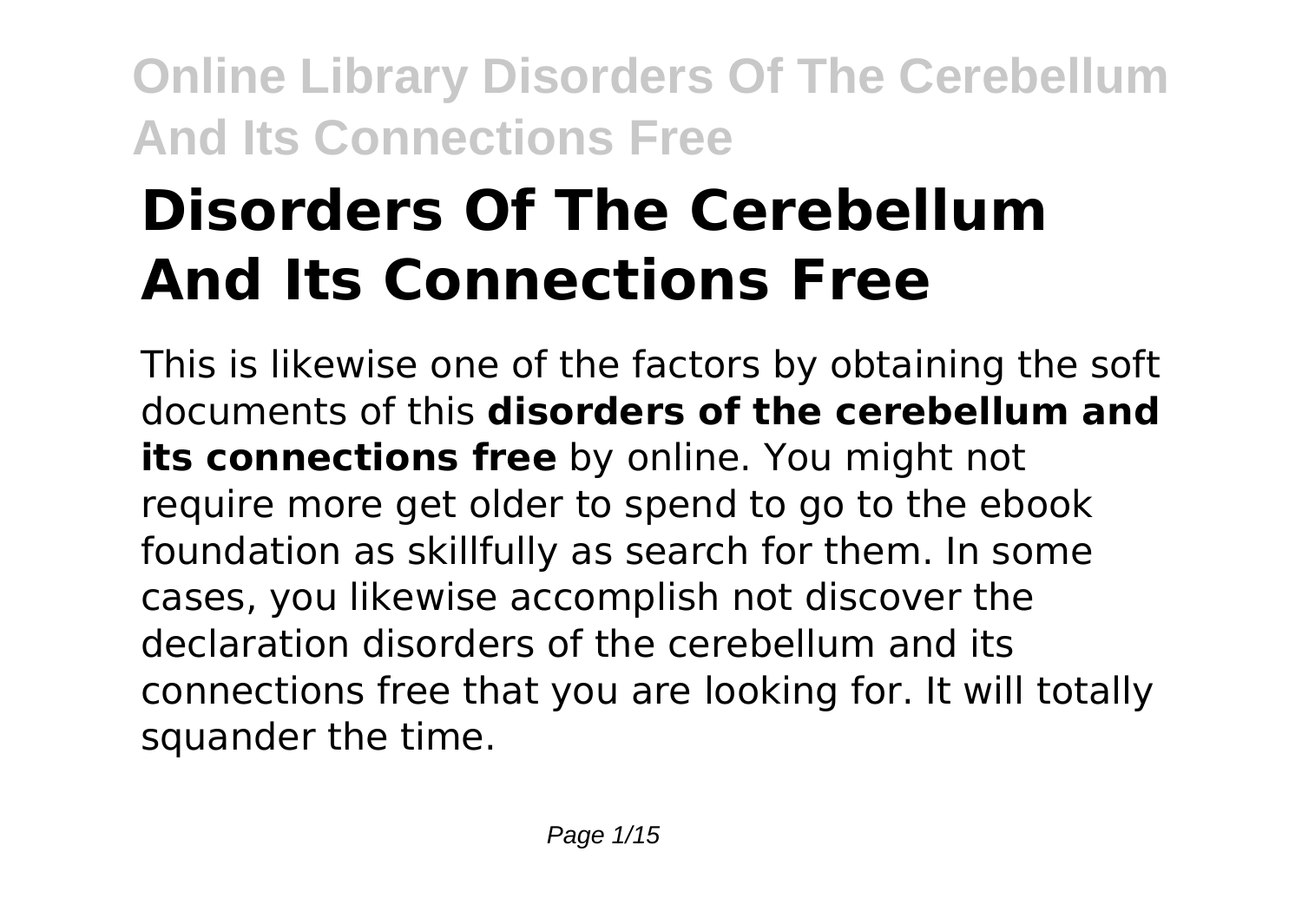However below, as soon as you visit this web page, it will be consequently agreed simple to get as with ease as download lead disorders of the cerebellum and its connections free

It will not say you will many time as we run by before. You can attain it though perform something else at home and even in your workplace. thus easy! So, are you question? Just exercise just what we present below as capably as evaluation **disorders of the cerebellum and its connections free** what you when to read!

Disorders Of The Cerebellum And Page 2/15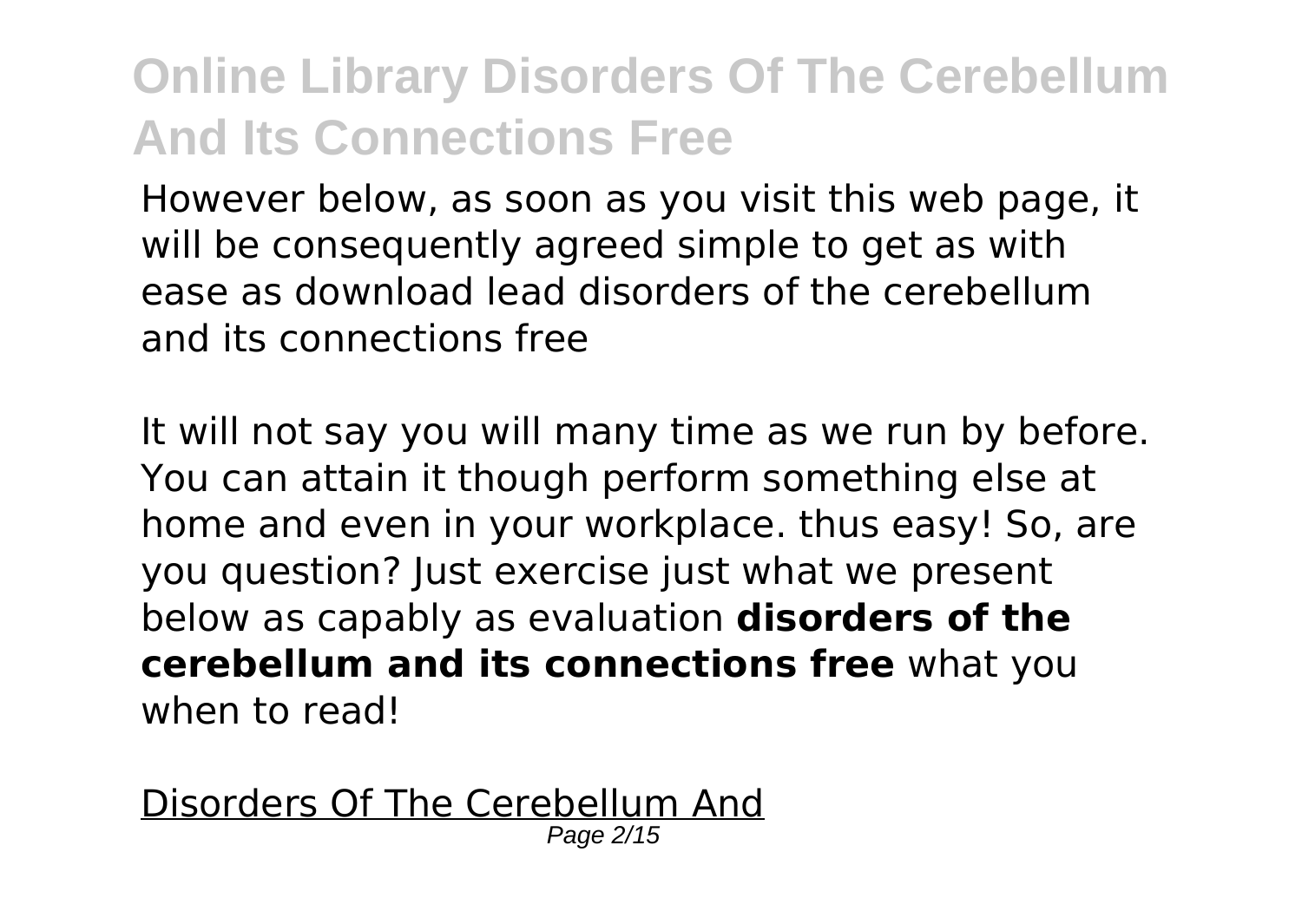Everything you need to know about the cerebellum. Ataxia. The main symptom of cerebellum dysfunction is ataxia. Ataxia is a loss of muscle coordination and control. An underlying problem with the ... Ataxia disorders. Ataxia caused by toxins. Viral ataxia. Ataxia caused by stroke.

Cerebellum: Anatomy, function, and disorders Systemic disorders include alcoholism (alcoholic cerebellar degeneration), thiamin deficiency, celiac disease, heatstroke, hypothyroidism, and vitamin E deficiency. Toxins that can cause cerebellar dysfunction include carbon monoxide , heavy metals, lithium , phenytoin , and certain solvents. Page 3/15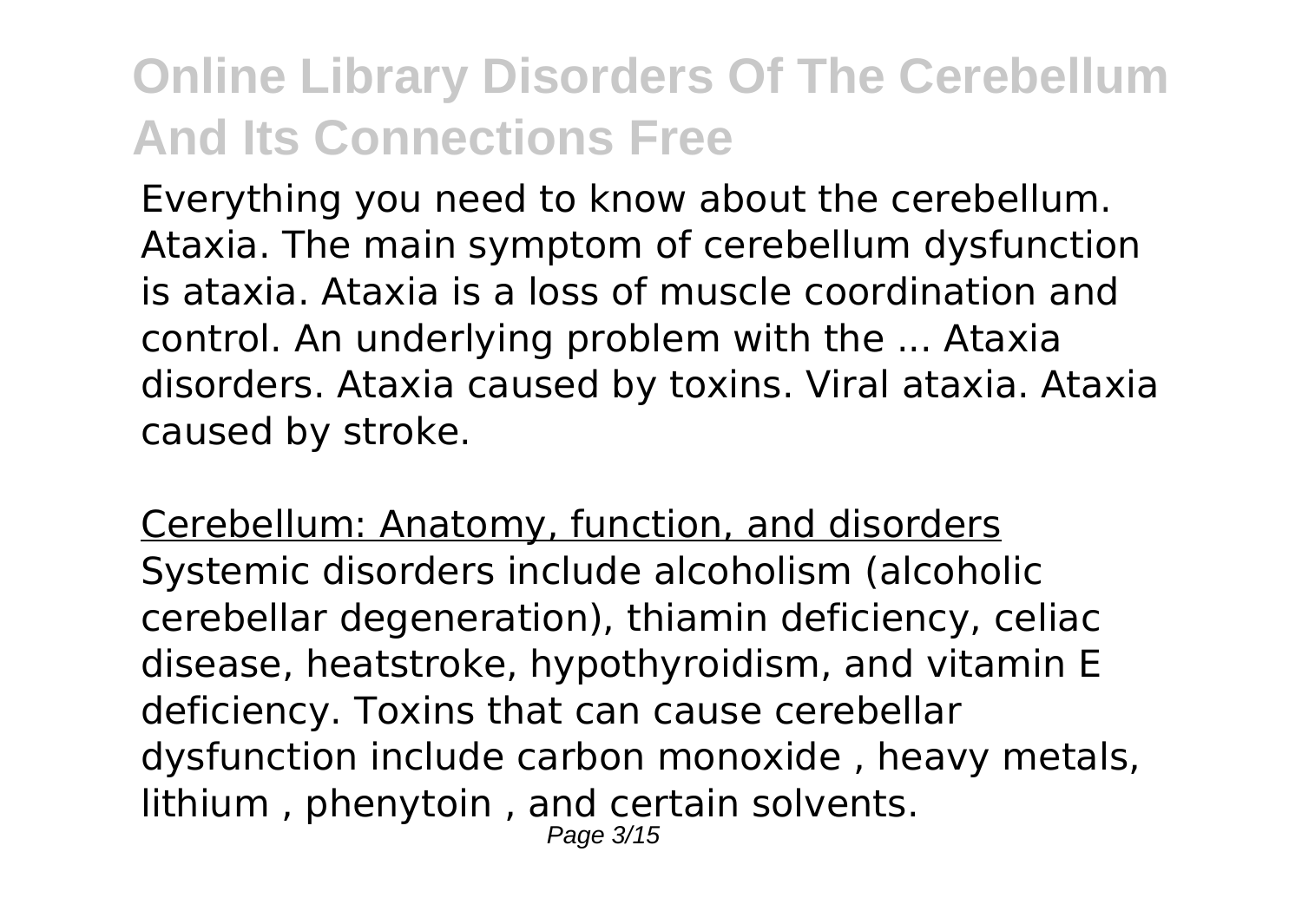Cerebellar Disorders - Neurologic Disorders - Merck ... Disorders of the Cerebellum: Ataxia, Dysmetria of Thought, and the Cerebellar Cognitive Affective Syndrome Abstract. Many diseases involve the cerebellum and produce ataxia, which is characterized by incoordination of balance,... THE CEREBELLAR MOTOR SYNDROME. The historian Max Neuburger (1868–1955) ...

Disorders of the Cerebellum: Ataxia, Dysmetria of Thought ...

Sources of cerebellar injuries. Toxins. There are a large number of processes that injure the cerebellum. Page 4/15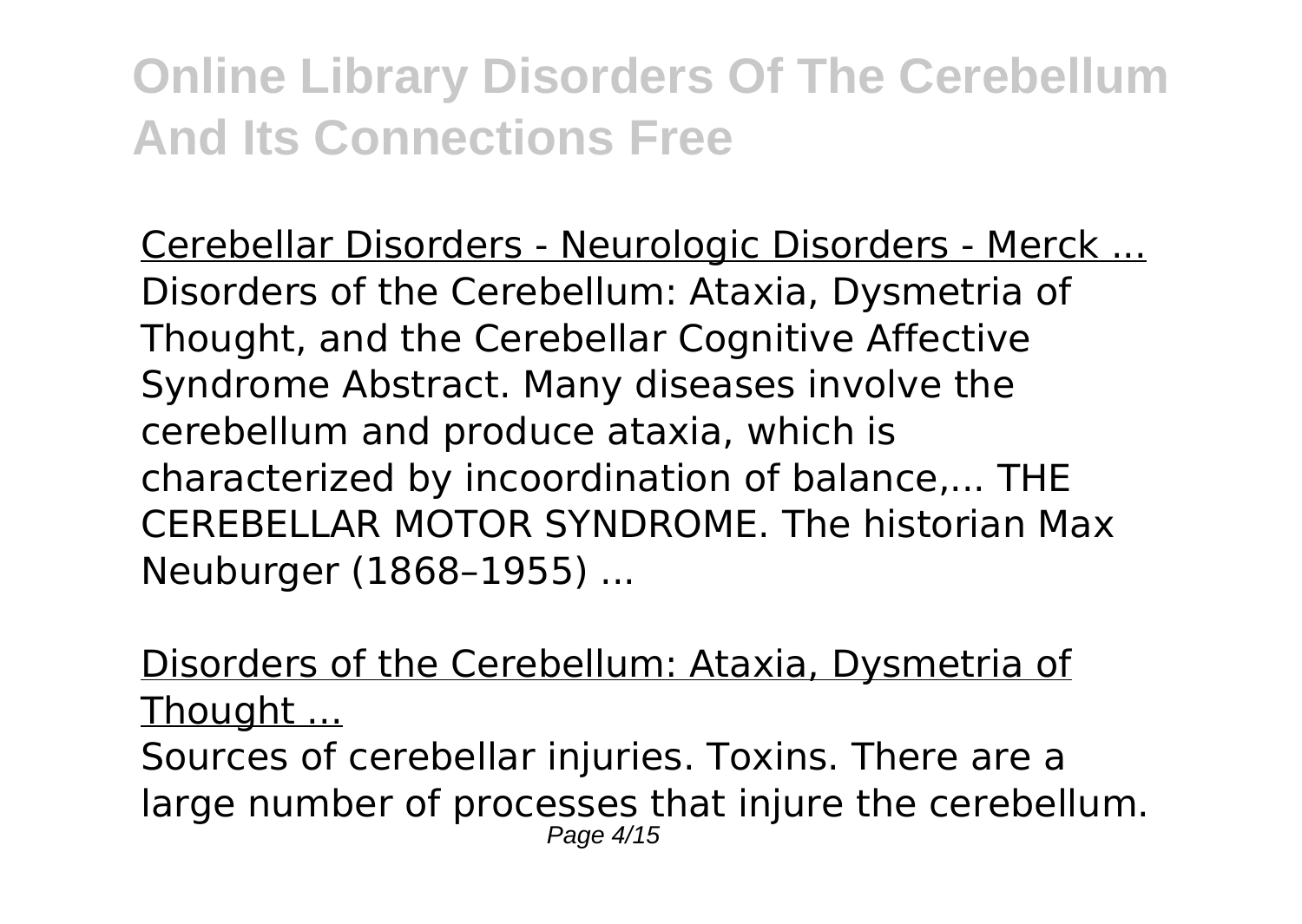Ethanol and many anticonvulsant medications (such as phenytoin and ... Autoantibodies: Structural lesions of the cerebellum (under construction). Strokes. Multiple Sclerosis affecting the ...

Cerebellar Disorders - Dizziness-and-Balance.com As the cerebellum is associated with motor control, lesions produce a range of movement disorders (ataxias). These can be differentiated by their time course. Lesions of the midline vermis of the cerebellum cause truncal ataxia, while lesions of the cerebellar hemispheres cause limb ataxia of the ipsilateral side.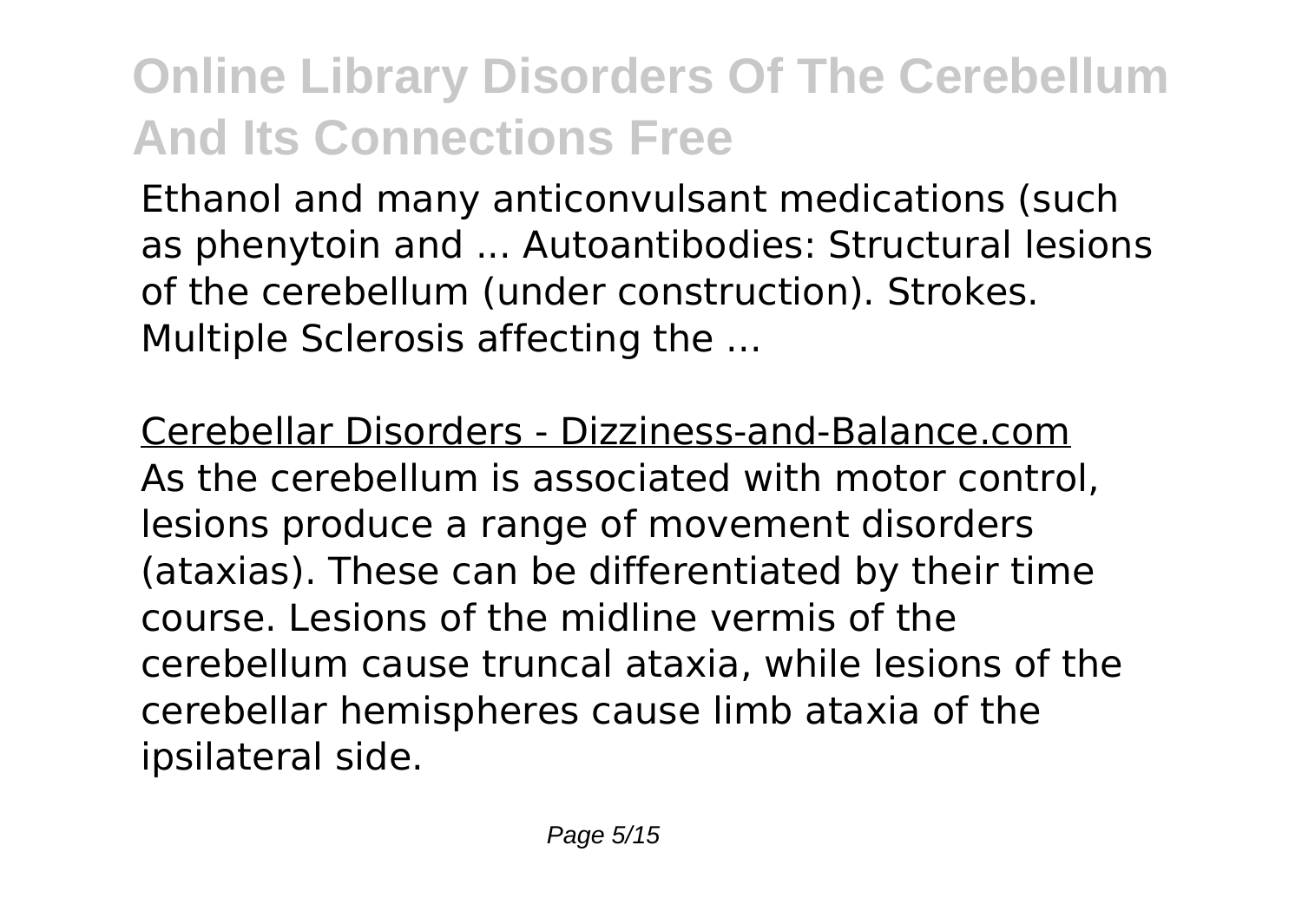Cerebellar Disorders information. Cerebellar Ataxia ... The cerebellum disorders can produce a wide variety of deficits, affecting the development of behaviors belonging to the motor sphere as other areas of intellectual functioning. Since 1800, different clinical reports have described individuals with damage to the cerebellar territory, including lack of development of this structure or atrophy.

#### Cerebellum disorders and Their Symptoms | Its psychology

The cerebellar cognitive affective syndrome (CCAS) includes impairments in executive, visual-spatial, and linguistic abilities, with affective disturbance ranging Page 6/15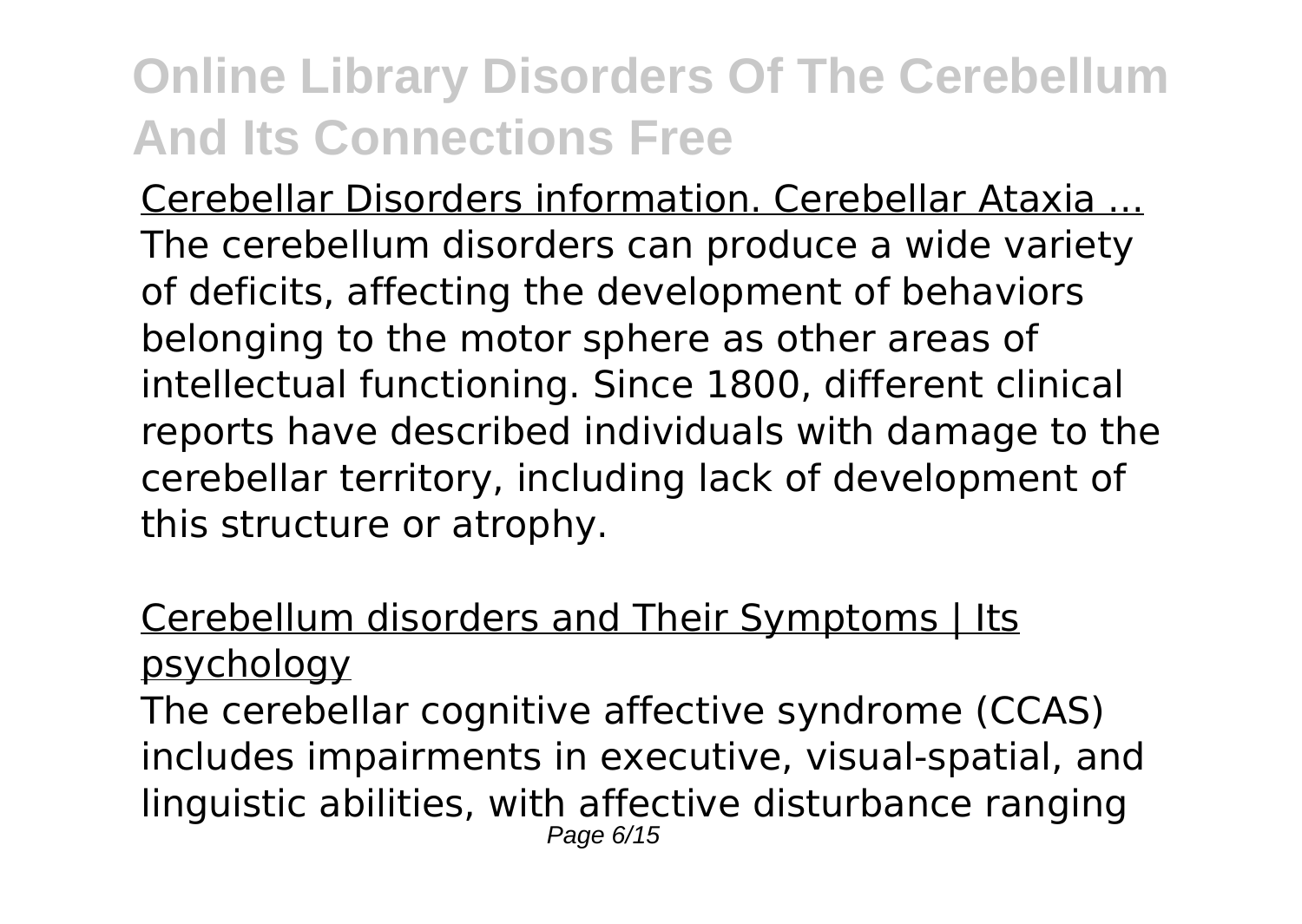from emotional blunting and...

#### (PDF) Disorders of the Cerebellum: Ataxia, Dysmetria of ...

For instance, the cerebellum can sustain damage due to: a head injury. stroke. a brain tumor. autoimmune conditions, such as multiple sclerosis.

neurodegenerative conditions, such as Parkinson's disease or Huntington's disease. infections. some medications, such as benzodiazepines or barbiturates.

...

Cerebellum Facts, Function, Location, and Disorders Cerebellar cortical atrophy, multisystem atrophy and Page 7/15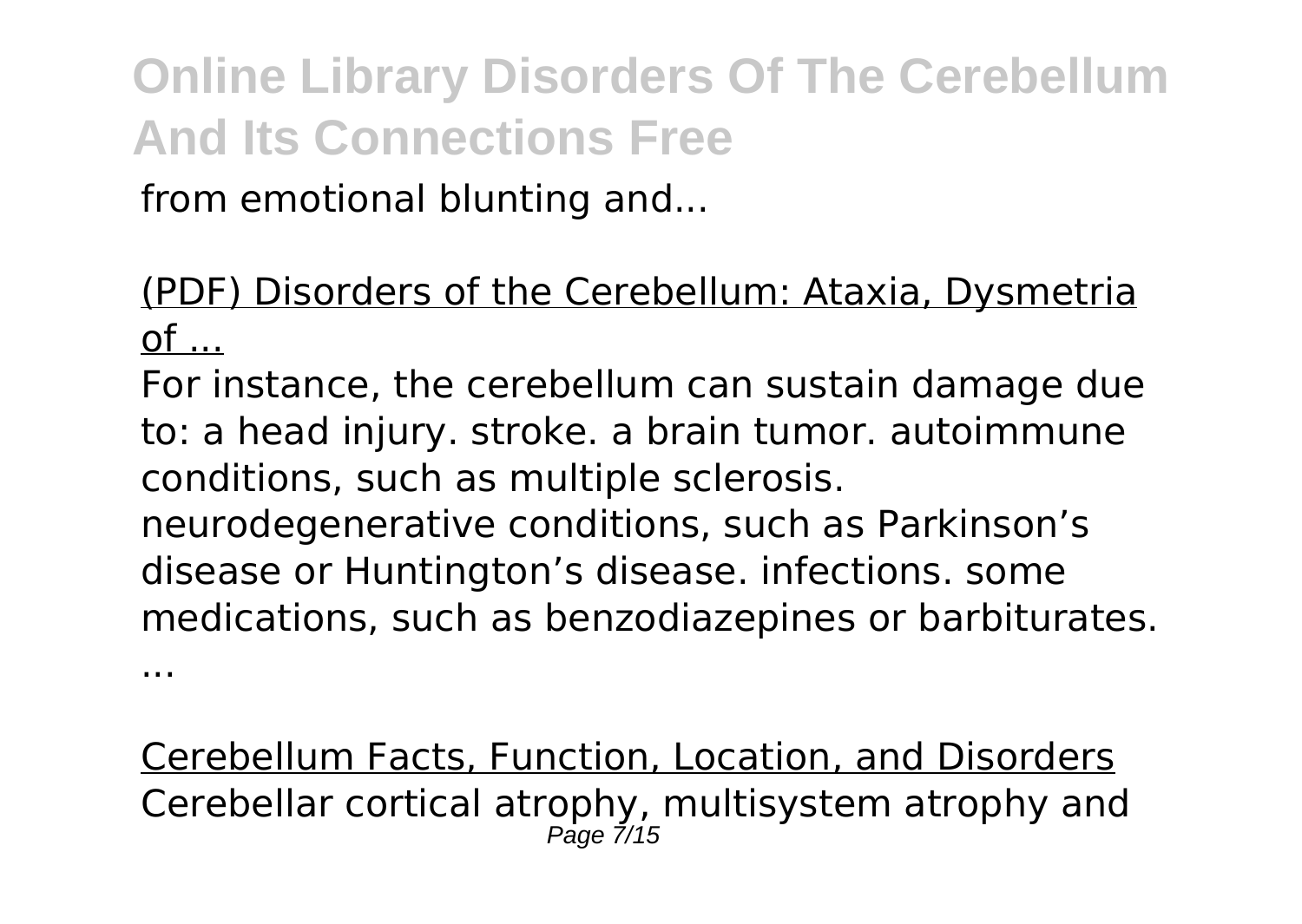olivopontocerebellar degeneration are progressive degenerative disorders that affect various parts of the nervous system, including the cerebellum.

#### Cerebellar degeneration | Genetic and Rare Diseases

...

Acute cerebellar ataxia (ACA) is a disorder that occurs when the cerebellum becomes inflamed or damaged. The cerebellum is the area of the brain responsible for controlling gait and muscle...

#### Acute Cerebellar Ataxia: Causes, Symptoms, and **Diagnosis** The cerebellar cognitive affective syndrome (CCAS) Page 8/15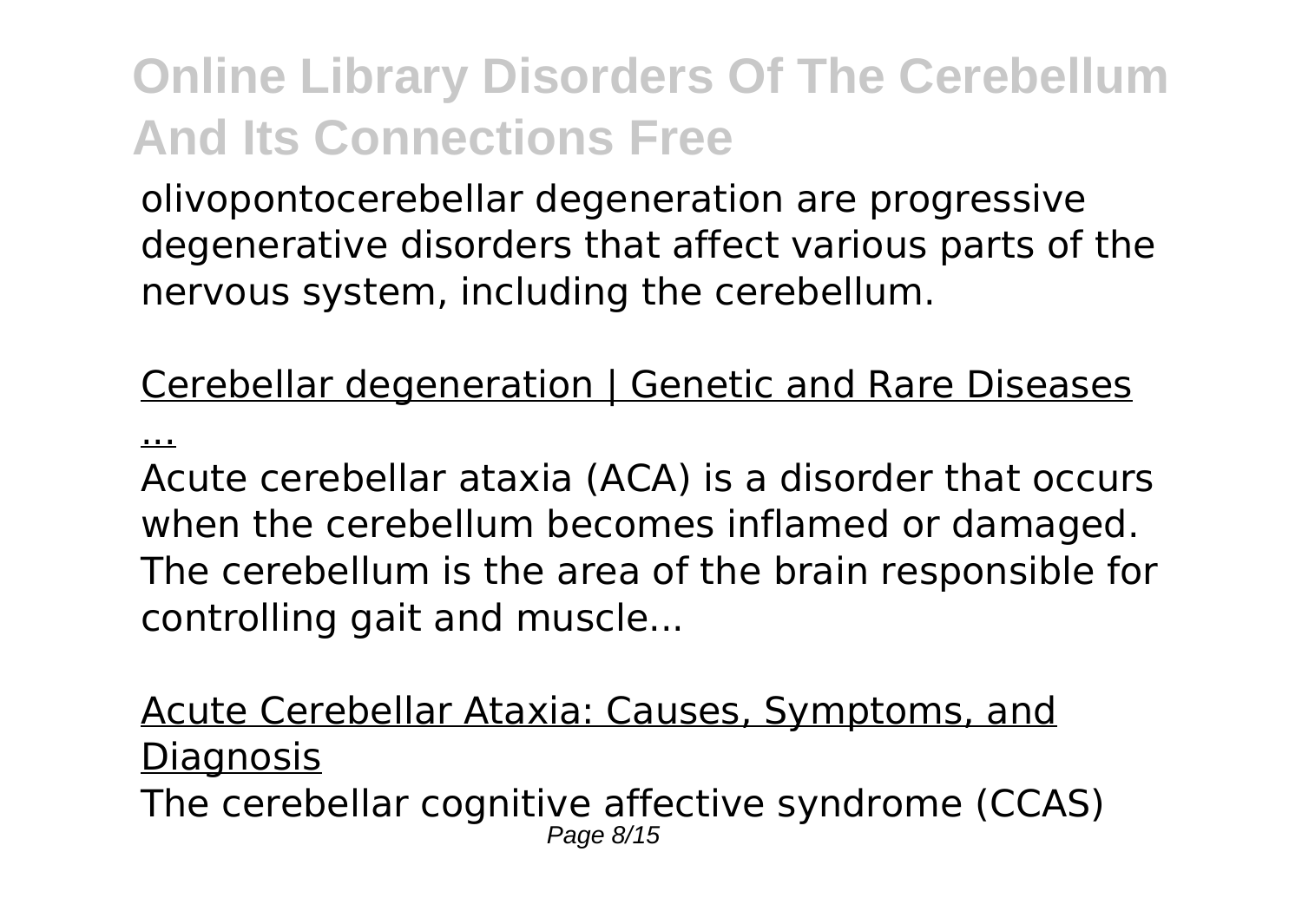includes impairments in executive, visual-spatial, and linguistic abilities, with affective disturbance ranging from emotional blunting and depression, to disinhibition and psychotic features.

### Disorders of the Cerebellum: Ataxia, Dysmetria of Thought ...

Cerebellar ataxia is a form of ataxia originating in the cerebellum. Non-progressive congenital ataxia (NPCA) is a classical presentation of cerebral ataxias.. Cerebellar ataxia can occur as a result of many diseases and may present with symptoms of an inability to coordinate balance, gait, extremity and eye movements. Lesions to the cerebellum can cause Page  $9/15$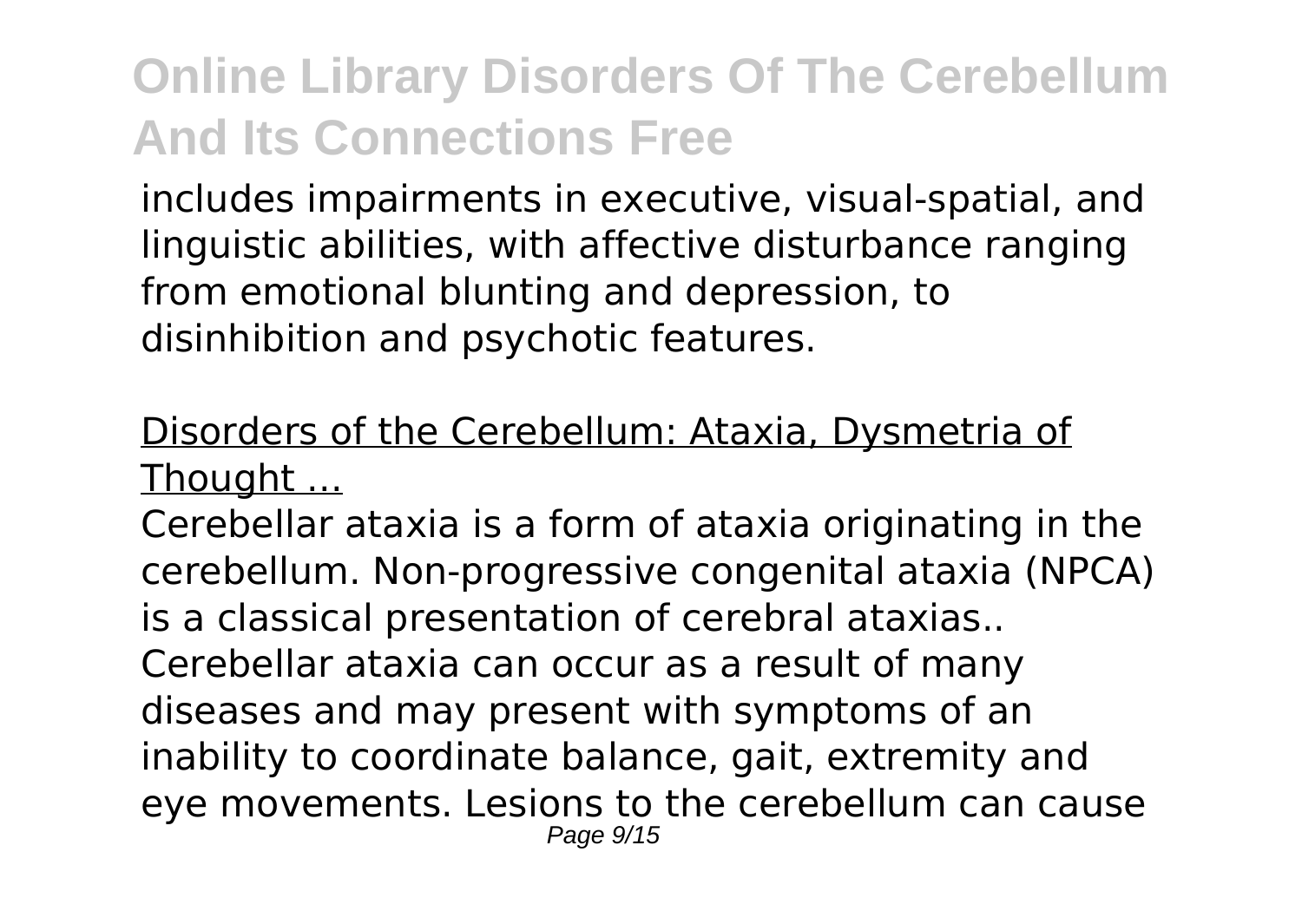dyssynergia, dysmetria ...

#### Cerebellar ataxia - Wikipedia

Cerebellar damage produces disorders in fine movement, equilibrium, posture, and motor learningin humans. Anatomically, the human cerebellum has the appearance of a separate structure attached to the bottom of the brain, tucked underneath the cerebral hemispheres.

#### Cerebellum - Wikipedia

Cerebellar disorders are problems with the cerebellum, an area of the brain that controls coordination and balance. Ataxias is one of these Page 10/15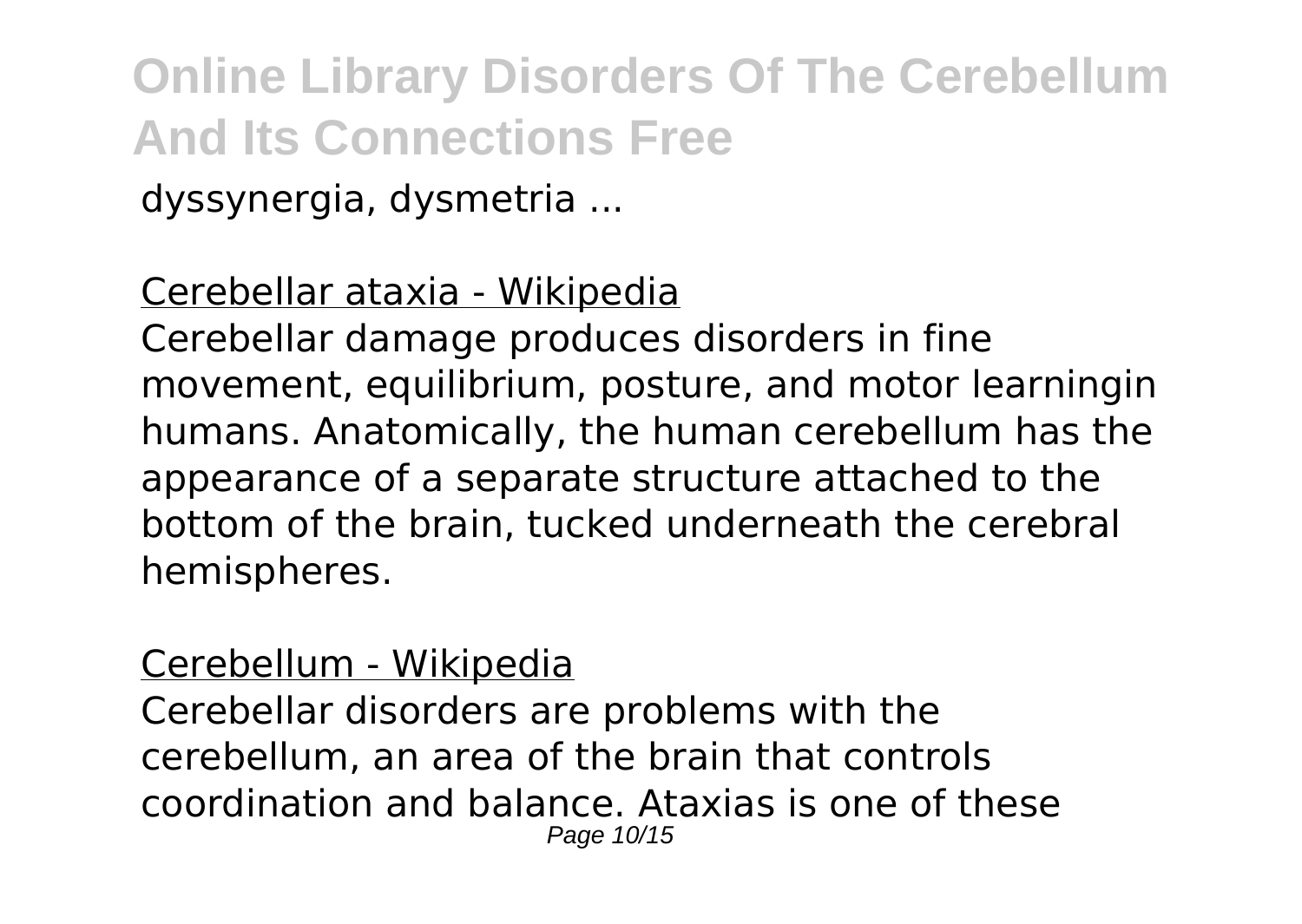#### Cerebellar Disorders | MedlinePlus

Persistent ataxia usually results from damage to the part of your brain that controls muscle coordination (cerebellum). Many conditions can cause ataxia, including alcohol misuse, certain medication, stroke, tumor, cerebral palsy, brain degeneration and multiple sclerosis. Inherited defective genes also can cause the condition.

Ataxia - Symptoms and causes - Mayo Clinic Cerebellar Disorders Diseases that affect the brain are rare but serious and often have life-long Page 11/15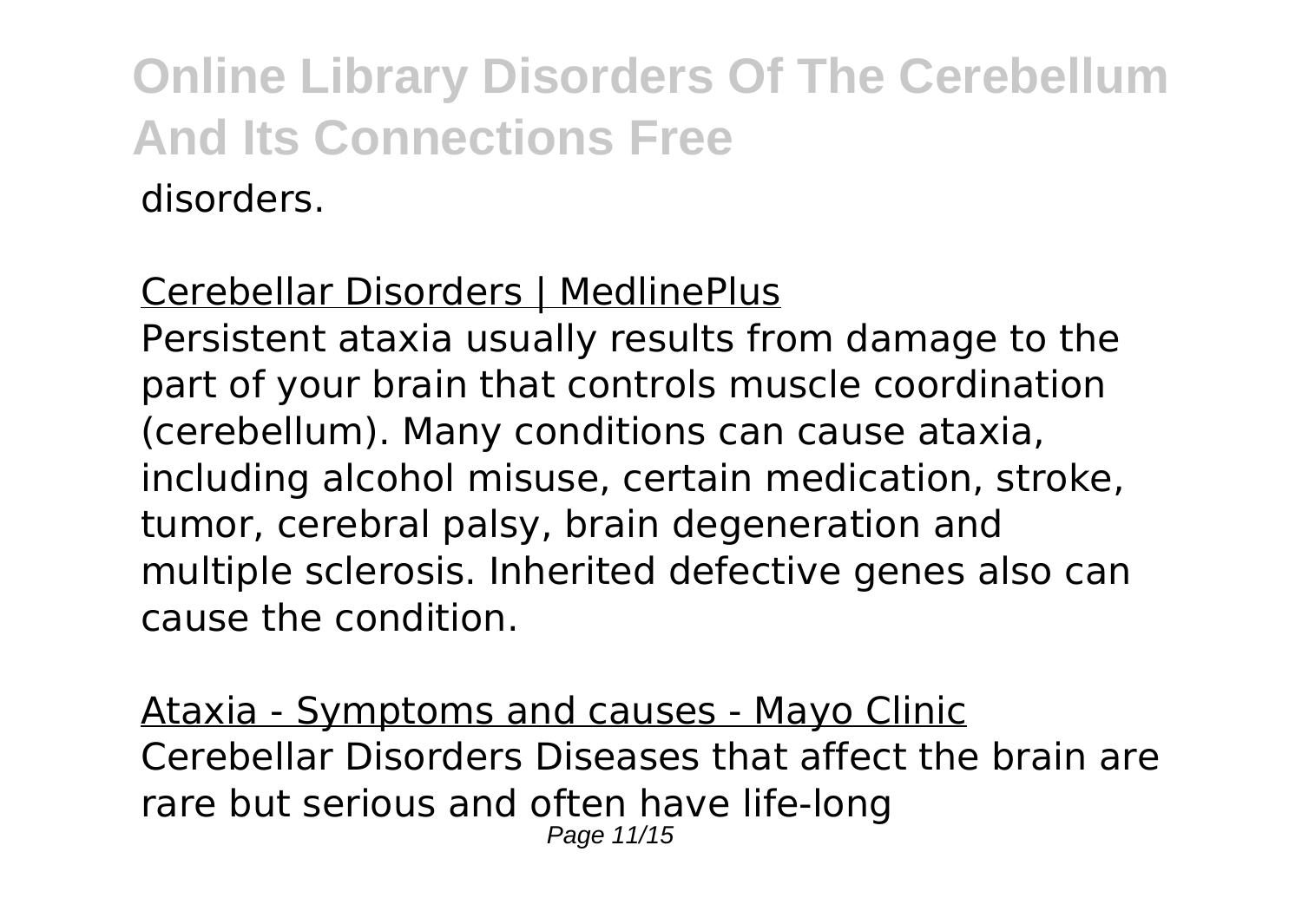complications. Different parts of the brain can be affected and one such susceptible part is the cerebellum. Read on, to learn about some various disorders that affect this brain area.

#### Cerebellar Disorders - Health Hearty

Cerebellar disease does not cause the loss of any single function but rather a general inadequacy of motor response. Cerebellar disorders are often diffuse in the cerebellum and the patient typically exhibits a symmetric cerebellar ataxia.

### Cerebellum Disease - an overview | ScienceDirect **Topics**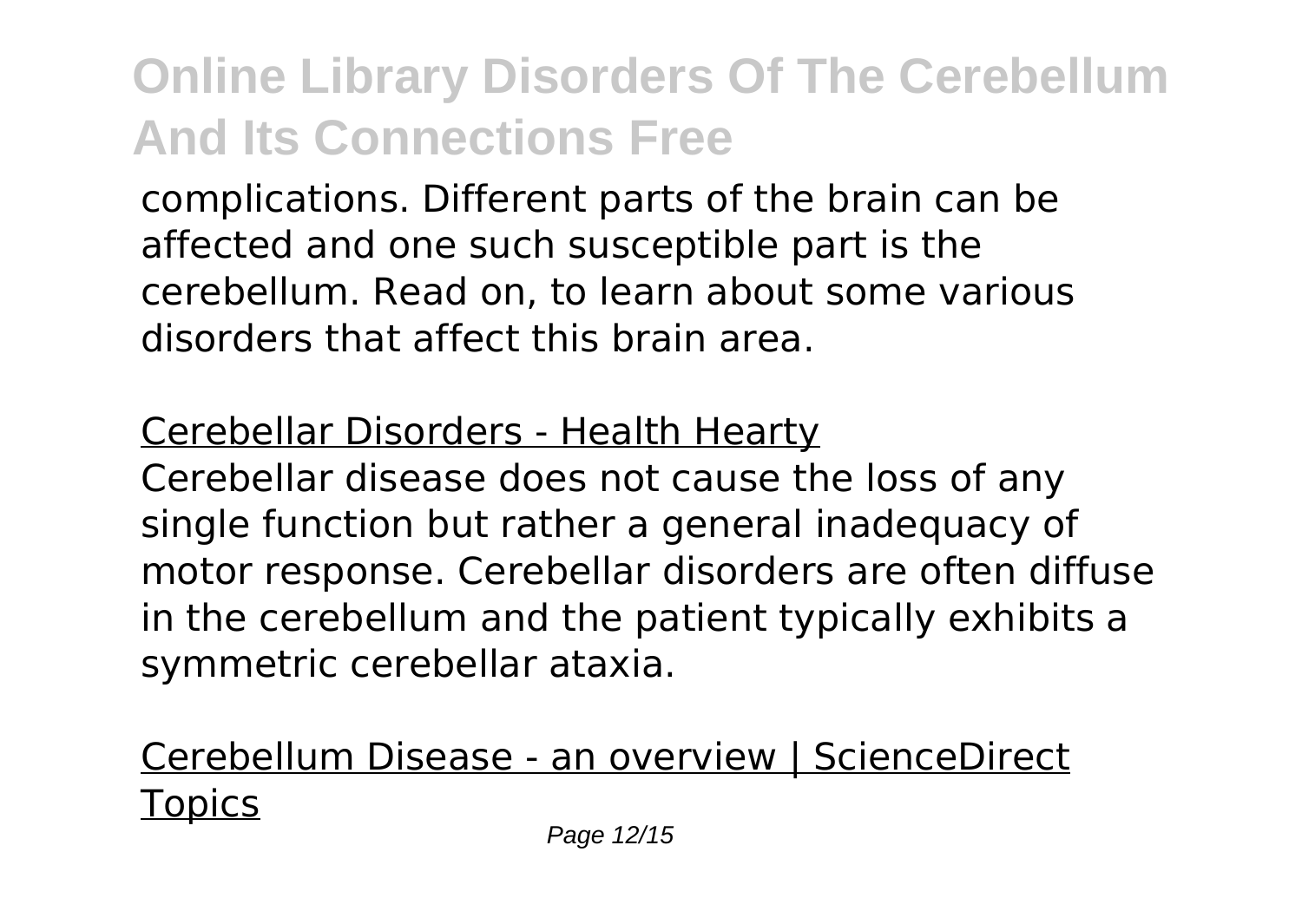Damage to the oldest part of the cerebellum, which lies deep in the midline, results in difficulty in maintaining an upright posture. Nystagmus (jerky movements of the eyes at rest) is also likely. The vermis and anterior lobes of the cerebellum developed later in evolution; lesions of these structures particularly affect gait.

The Cerebellum: Disorders and Treatment Cerebellar Disorders Essentials of Cerebellum and Cerebellar Disorders Understanding the Cerebellar Disorders in Large Context: Dysmetria of Thought, Cerebellar Cognitive Affective Syndrome, and Ataxia. A Concise Page 13/15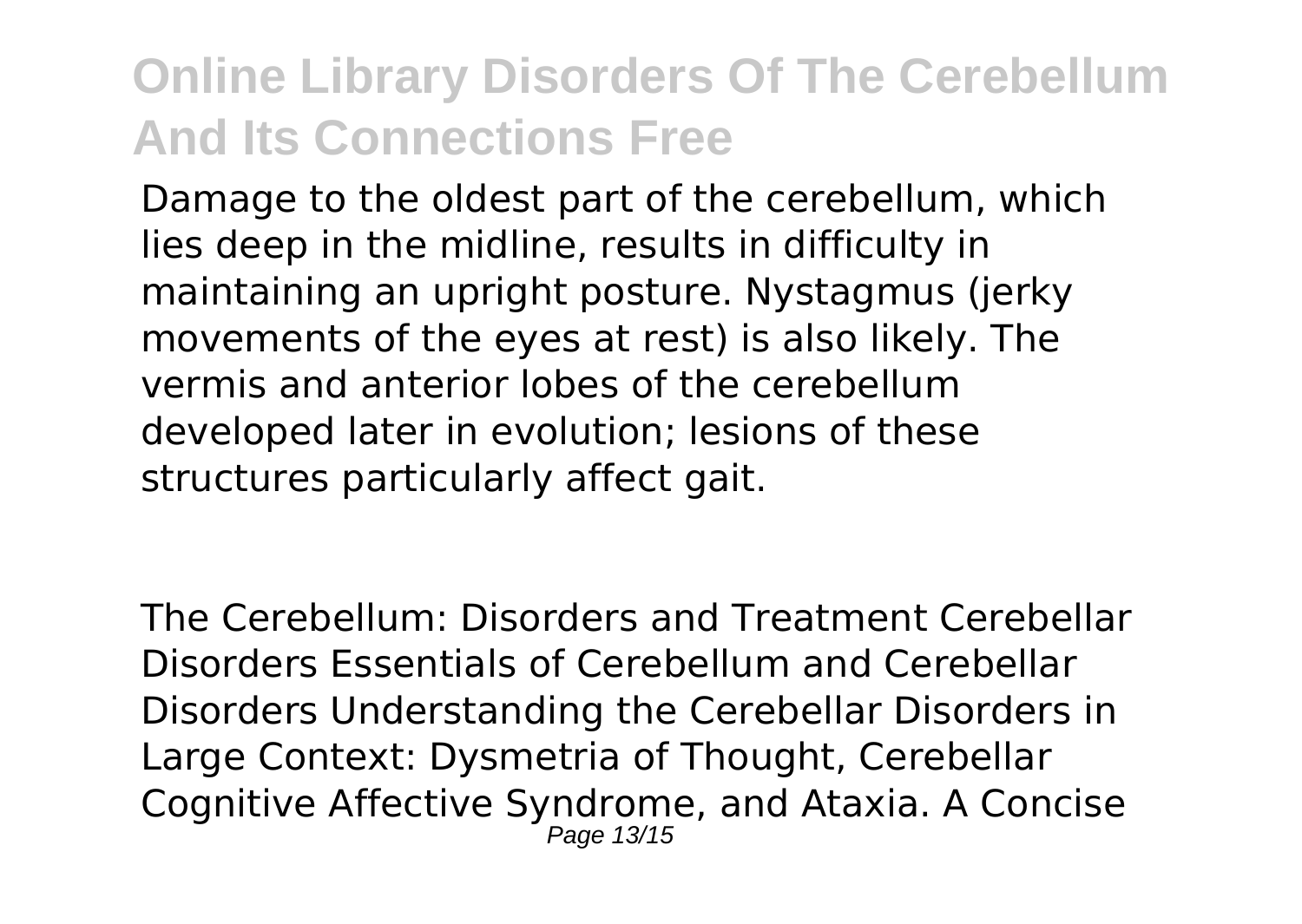Review. Essentials of Cerebellum and Cerebellar Disorders Development of the Cerebellum from Molecular Aspects to Diseases Handbook of the Cerebellum and Cerebellar Disorders Handbook of the Cerebellum and Cerebellar Disorders Neurobiology of Brain Disorders The Linguistic Cerebellum Cerebellar Disorders Developmental Disorders of the Brain Degenerative Disorders of the Brain Clinical Methods Ataxic Disorders Imaging of the Human Brain in Health and Disease Diseases of the Brain, Head and Neck, Spine 2020–2023 Handbook of Cerebellar Diseases The Cerebellum and Its Disorders The Cerebellum and Cognition Copyright code :